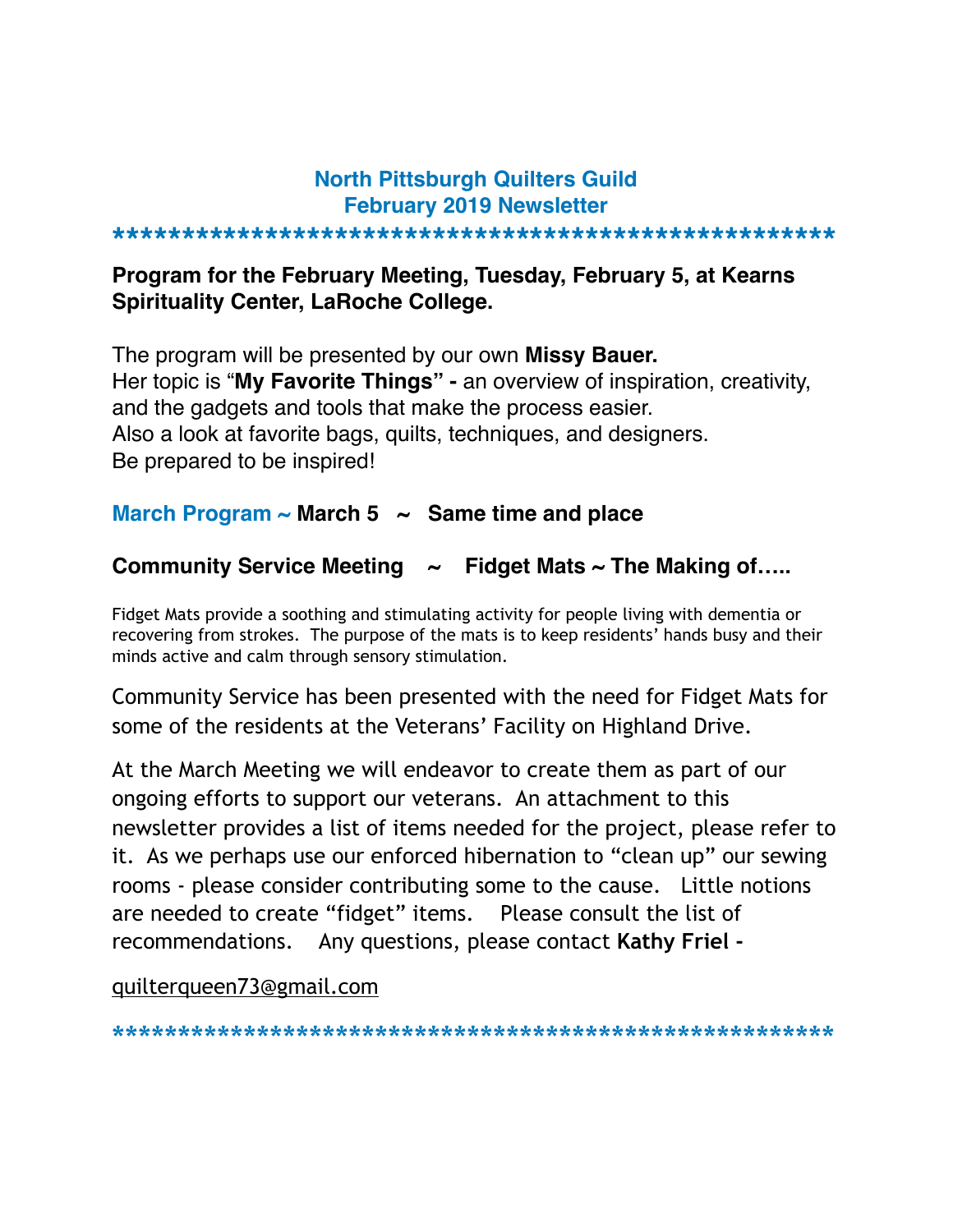**And, as you are "cleaning" or possibly rearranging, your treasures, remember that the Quilt Show is approaching, actually pretty fast for some of us, and feel free to donate to the Dream Baskets Raffles.** 

**Thanks!** 

#### **\*\*\*\*\*\*\*\*\*\*\*\*\*\*\*\*\*\*\*\*\*\*\*\*\*\*\*\*\*\*\*\*\*\*\*\*\*\*\*\*\*\*\*\*\*\*\***

#### **Vice President's Message**

I hope everyone is staying warm and cuddly under your quilts. I'm taking this opportunity to get my sewing room organized. **What did I say ? ! Getting organized?** 

 I don't know about you, sometimes I buy fabric and think, "Oh, I like this", only for it to sit in my fabric drawer for a couple of years. **Only a fabric "drawer", Liz????** 

So, I'm donating the fabric to the Guild. **Way to go, Liz!** 

NOW I HAVE ROOM TO BUY NEW FABRIC ON THE BUS TRIP!!!

See you soon at the meeting.

Your Friendly Quilter,

**Liz Hodgkinson, Vice President** 

#### **\*\*\*\*\*\*\*\*\*\*\*\*\*\*\*\*\*\*\*\*\*\*\*\*\*\*\*\*\*\*\*\*\*\*\*\*\*\*\*\*\*\*\*\*\*\*\***

## **Hospitality**

February is full of celebrations:

2/12 is Lincoln's Birthday and that would be good for a Chocolate Lincoln Log cake.

2/14 is Valentine's Day and again, that would be good for Chocolate anything

2/22 is Washington's Birthday and Cherry Pie comes to mind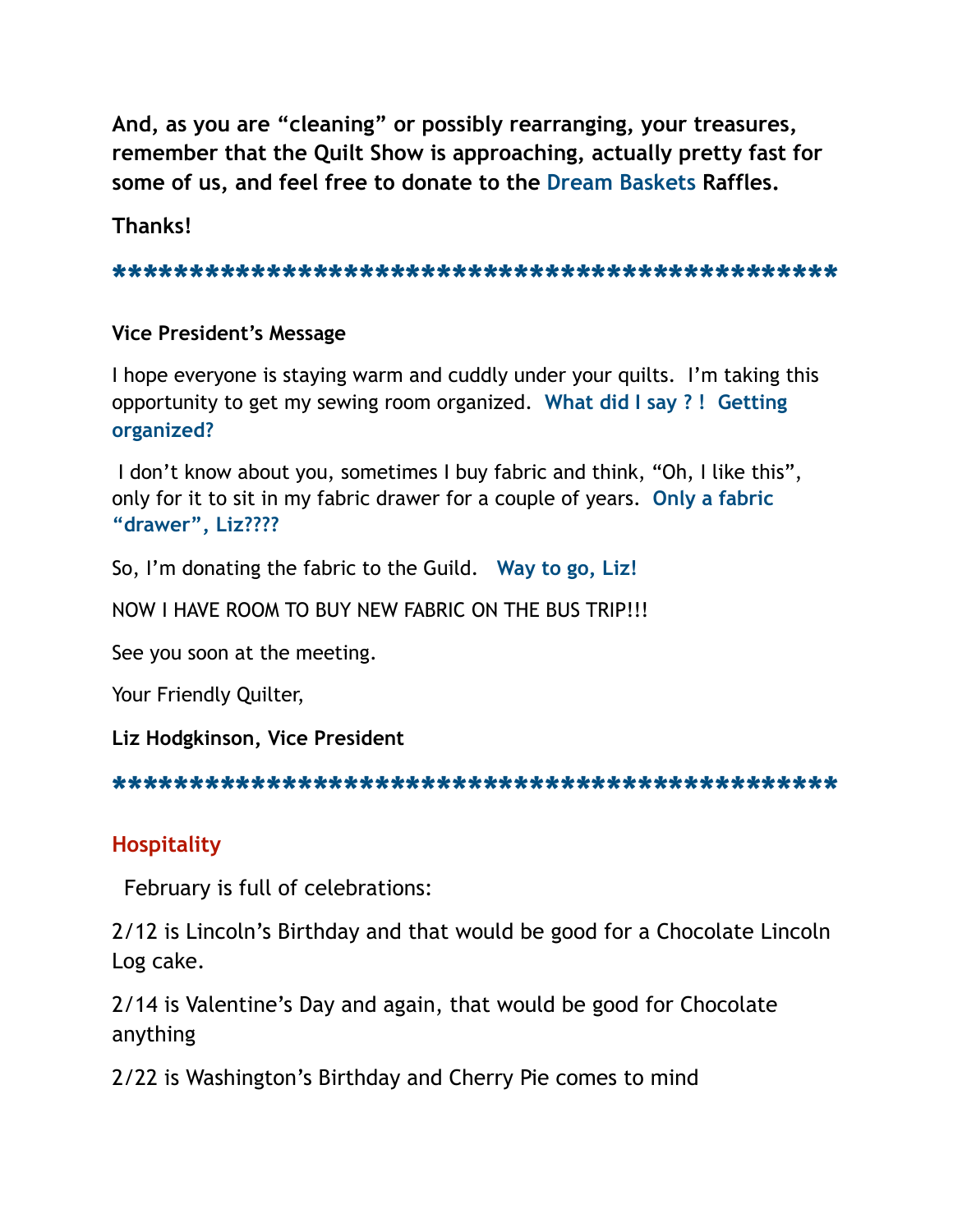Your decision. Peggy and I look forward to being surprised.

~~~ **Jeannie McCormick and Peggy Splane, Hospitality** 

**\*\*\*\*\*\*\*\*\*\*\*\*\*\*\*\*\*\*\*\*\*\*\*\*\*\*\*\*\*\*\*\*\*\*\*\*\*\*\*\*\*\*\*\*\***

#### **Sunshine**

No cards were sent in January. Please remember to email or call me if you know of someone in need of encouragement, or get well wishes, etc.

Thank you

**Mollie Healy ~~~** [mollie111103@yahoo.com](mailto:mollie111103@yahoo.com) **~~~ 412 479-6101** 

**\*\*\*\*\*\*\*\*\*\*\*\*\*\*\*\*\*\*\*\*\*\*\*\*\*\*\*\*\*\*\*\*\*\*\*\*\*\*\*\*\*\*\*\*\*\*\***

# **\*\*\*\*\*\* Bus Trip \*\*\*\*\*\***

There is still time to join your Guild Buddies for a fun trip to the **Lancaster Quilt Show!** 

We leave **March 28 and return March 29.** 

If you are interested, just fill out the attached form and send it to **Sylvia Lynn,** or hand it to **Donna Martin** at the **February 5th** Guild Meeting.

**Sylvia Lynn ~~~~~ Bus Trip** 

#### **\*\*\*\*\*\*\*\*\*\*\*\*\*\*\*\*\*\*\*\*\*\*\*\*\*\*\*\*\*\*\*\*\*\*\*\*\*\*\*\*\*\*\*\*\***

 **Name tags -** the members that ordered a name tag can pick it up at the February Guild meeting on Tuesday, February 5th.

David Fohl

**\*\*\*\*\*\*\*\*\*\*\*\*\*\*\*\*\*\*\*\*\*\*\*\*\*\*\*\*\*\*\*\*\*\*\*\*\*\*\*\*\*\*\*\*\*\*\*\*\***